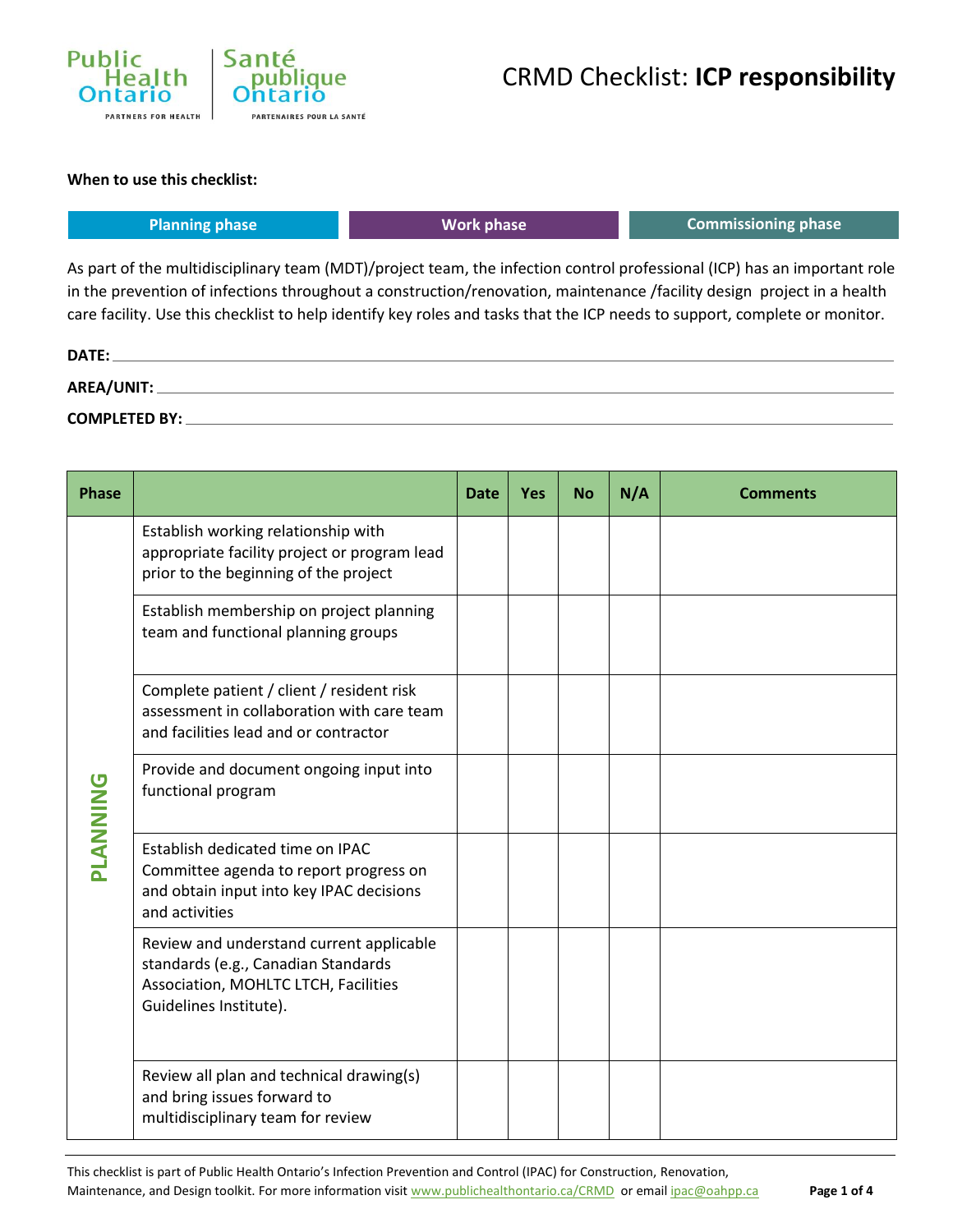| <b>Phase</b>    |                                                                                                                                                                                | <b>Date</b> | Yes | <b>No</b> | N/A | <b>Comments</b> |
|-----------------|--------------------------------------------------------------------------------------------------------------------------------------------------------------------------------|-------------|-----|-----------|-----|-----------------|
| <b>PLANNING</b> | Sign off on plan(s), technical drawings or<br>arrange for same                                                                                                                 |             |     |           |     |                 |
|                 | Review commissioning plans and technical<br>drawings that impact IPAC and make<br>appropriate recommendations                                                                  |             |     |           |     |                 |
|                 | Consult with other IPAC CRMD experts<br>(internal and external) as needed                                                                                                      |             |     |           |     |                 |
|                 | Determine IPAC requirements for project<br>based on infection control risk assessment                                                                                          |             |     |           |     |                 |
|                 | • Ventilation                                                                                                                                                                  |             |     |           |     |                 |
|                 | Hoarding<br>٠                                                                                                                                                                  |             |     |           |     |                 |
|                 | <b>Traffic flow</b><br>٠                                                                                                                                                       |             |     |           |     |                 |
|                 | Waste /debris removal<br>٠                                                                                                                                                     |             |     |           |     |                 |
| <b>DESIGN</b>   | Review drawings for IPAC considerations                                                                                                                                        |             |     |           |     |                 |
|                 | Review and provide feedback to the project<br>team on major design features and space<br>(listed below) according to standards (e.g.,<br>CSA, Facilities Guidelines Institute) |             |     |           |     |                 |
|                 | Hand-hygiene sink placement, type of<br>٠<br>faucet, size, materials                                                                                                           |             |     |           |     |                 |
|                 | Traffic flow for separation of clean and<br>٠<br>soiled items                                                                                                                  |             |     |           |     |                 |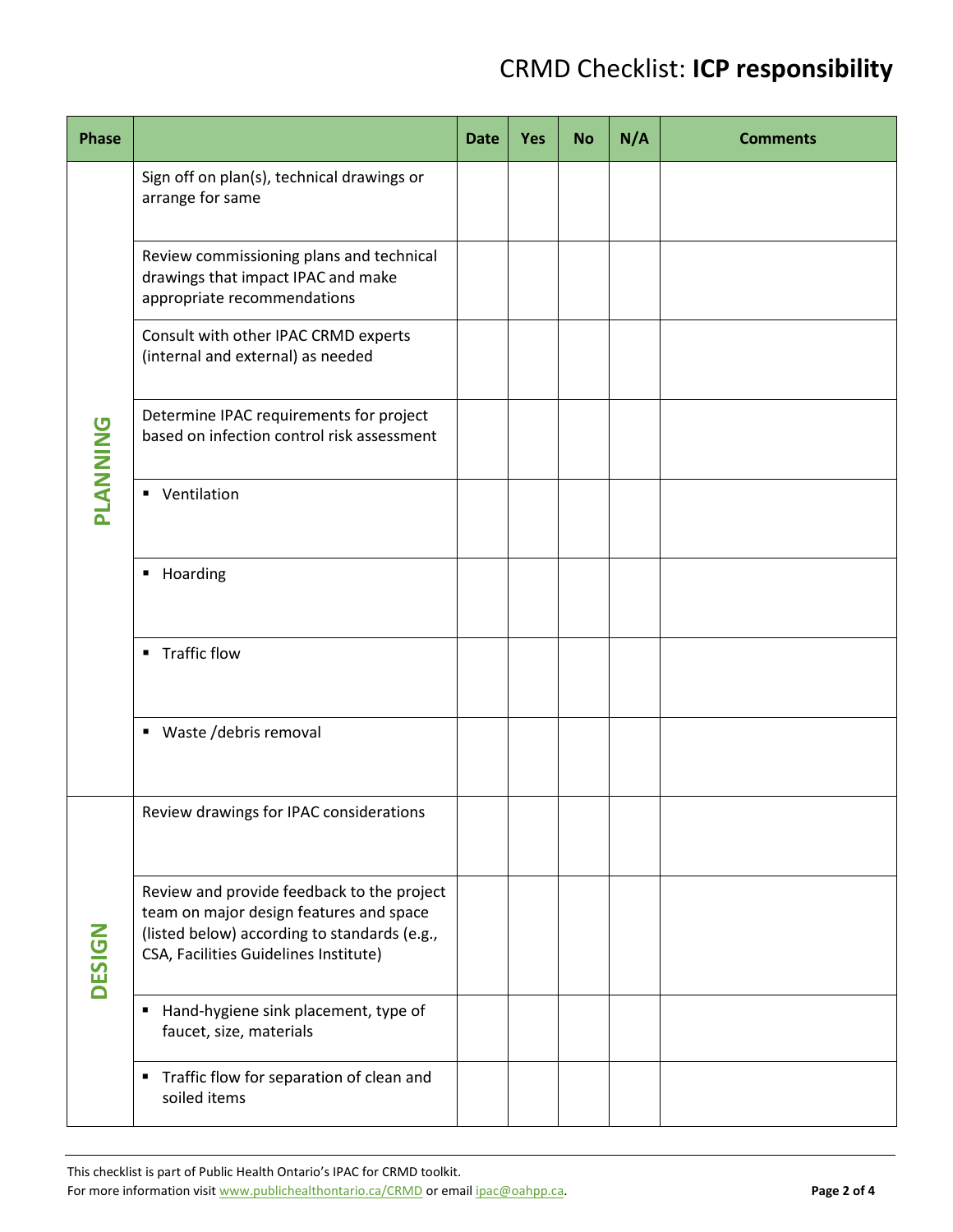| <b>Phase</b>                                                        |                                                                                                                                   | <b>Date</b> | <b>Yes</b> | <b>No</b> | N/A | <b>Comments</b> |
|---------------------------------------------------------------------|-----------------------------------------------------------------------------------------------------------------------------------|-------------|------------|-----------|-----|-----------------|
|                                                                     | Design and placement of clean and<br>٠<br>soiled utility rooms/areas                                                              |             |            |           |     |                 |
|                                                                     | Design and placement of sterile or clean<br>٠<br>storage areas                                                                    |             |            |           |     |                 |
|                                                                     | Number and design of airborne- isolation<br>٠<br>rooms, single-bed rooms and other<br>specialty rooms based on risk<br>assessment |             |            |           |     |                 |
| <b>DESIGN</b>                                                       | Areas requiring specialized ventilation<br>٠<br>(e.g., OR, reprocessing areas,<br>bronchoscopy, etc.)                             |             |            |           |     |                 |
|                                                                     | Materials and finishes for sinks,<br>٠<br>equipment, furnishings, etc.                                                            |             |            |           |     |                 |
|                                                                     | Decorative features (e.g., water feature<br>٠<br>or living walls)                                                                 |             |            |           |     |                 |
|                                                                     | Review and provide feedback on<br>٠<br>planned fixtures and environmental<br>features (e.g., solariums)                           |             |            |           |     |                 |
|                                                                     | Human waste management system<br>٠                                                                                                |             |            |           |     |                 |
| <b>IMPLEMENTATION</b><br><b>START</b><br><b>PROJECT</b><br>PRIOR TO | Ensure that contractor and workers have<br>necessary IPAC information (contractor<br>package)                                     |             |            |           |     |                 |
|                                                                     | Assist with IPAC education, as needed, for<br>contractor and workers                                                              |             |            |           |     |                 |
|                                                                     | Participate in review of scheduled activities<br>and or CRMD meetings                                                             |             |            |           |     |                 |